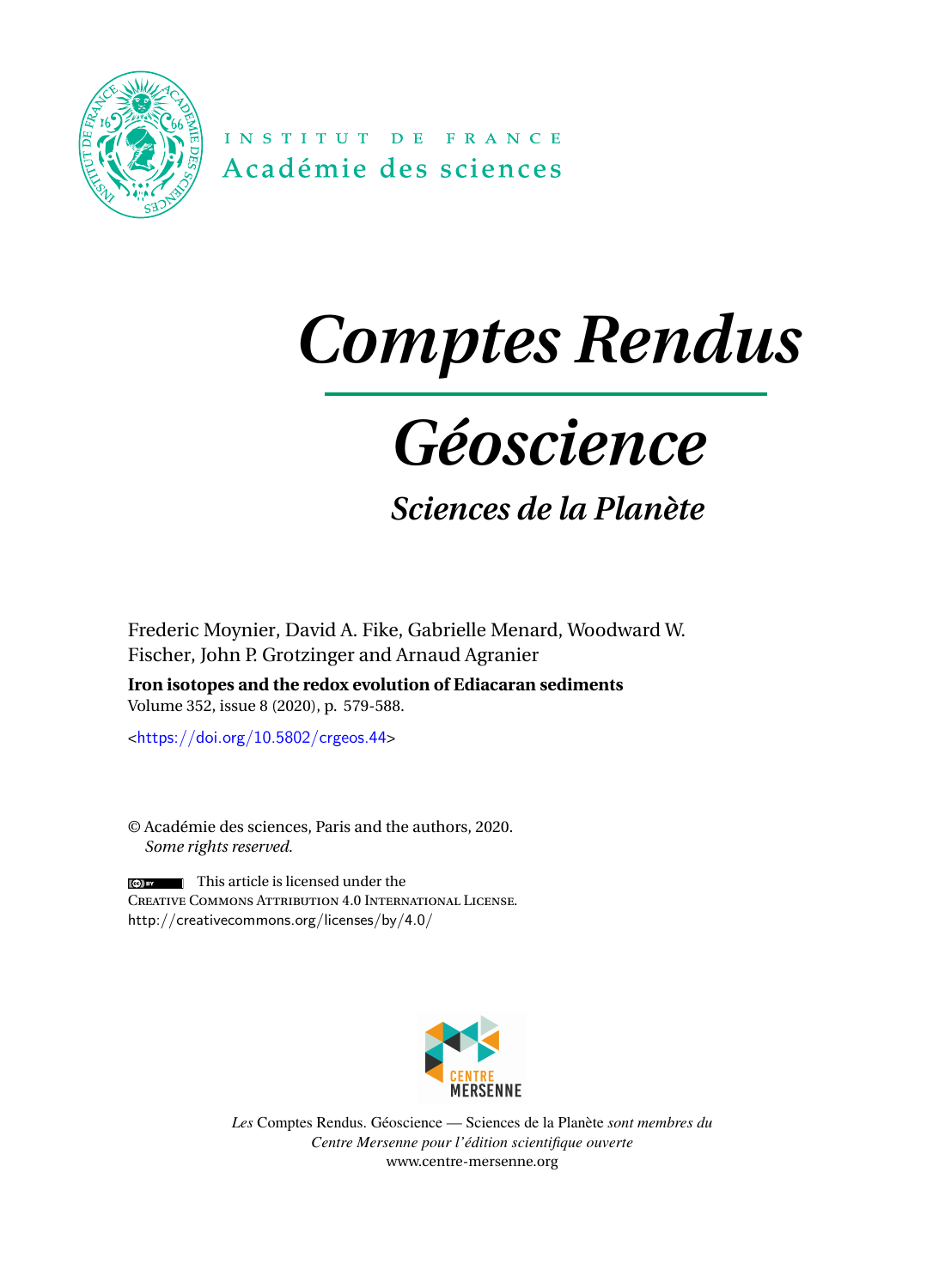

Original Article— Petrology, Geochemistry

### Iron isotopes and the redox evolution of Ediacaran sediments

**Frederic Moynier**∗**,** *<sup>a</sup>* **, David A. Fike***<sup>b</sup>* **, Gabrielle Menard***<sup>c</sup>* **, Woodward W. Fischer***<sup>d</sup>* **, John P. Grotzinger***<sup>d</sup>* **and Arnaud Agranier** *<sup>c</sup>*

> *<sup>a</sup>* Université de Paris, Institut de Physique du Globe de Paris, 1 rue Jussieu, 75238 Paris cedex 05, France

*F. Moynier a été lauréat d'un prix 2020 de l'Académie des sciences*

*<sup>b</sup>* Department of Earth and Planetary Sciences and McDonnell Center for the Space Sciences, Washington University, St. Louis, MO 63130, USA

*c* Institut Universitaire Europeen de la Mer, Universite de Brest, Place Nicolas Copernic, 29820 Plouzané, France

*<sup>d</sup>* Division of Geological and Planetary Sciences, California Institute of Technology, Pasadena, CA 91125, USA

*E-mails:* [moynier@ipgp.fr](mailto:moynier@ipgp.fr) (F. Moynier), [dfike@levee.wustl.edu](mailto:dfike@levee.wustl.edu) (D. A. Fike), [G.menard@opgc.univ-bpclermont.fr](mailto:G.menard@opgc.univ-bpclermont.fr) (G. Menard), [wfischer@caltech.edu](mailto:wfischer@caltech.edu) (W. W. Fischer), [grotz@gps.caltech.edu](mailto:grotz@gps.caltech.edu) (J. P. Grotzinger), [arnaud.agranier@univ-brest.fr](mailto:arnaud.agranier@univ-brest.fr) (A. Agranier)

**Abstract.** The Ediacaran age (ca. 570 Ma) Shuram excursion, a ca. 12‰ depletion in  $\delta^{13}C_{\text{carb}}$ , may record a dramatic oxidation of marine sediments associated with a reorganization of Earth's carbon cycle closely preceding the rise of large metazoans. However, several geochemical indicators suggest it may instead record secondary processes affecting the sediments such as post-depositional alteration. The stable isotopic composition of iron incorporated within carbonates ( $\delta^{56}$ Fe<sub>carb</sub>) reveals an anomalous <sup>56</sup>Fe-depletion (down to −1.05‰) in strata containing the Shuram excursion, while the underlying and overlying strata have crustal  $\delta^{56}$ Fe<sub>carb</sub> values. These depleted  $\delta^{56}$ Fe<sub>carb</sub> data during the Shuram excursion reflect incomplete reduction of iron oxides, limited by low ambient organic carbon contents. This elevated pulse of sedimentary iron oxides would consume the majority of the limited pool of organic carbon and therefore would give rise to very low net organic carbon burial during a time of enhanced detrital delivery of oxidized iron to the sediments. These results imply a syndepositional origin for the Shuram excursion, which represents a shift in the redox composition of Earth's sedimentary shell toward more oxidizing conditions, perhaps removing a long-lived buffer on atmospheric oxygen.

**Keywords.** Geochemistry, Ediacara, Shuram excursion, Fe isotopes, Oxygenation, Redox change, Ocean.

*Manuscript received 18th September 2020, revised 15th December 2020, accepted 18th December 2020.*

<sup>∗</sup>Corresponding author.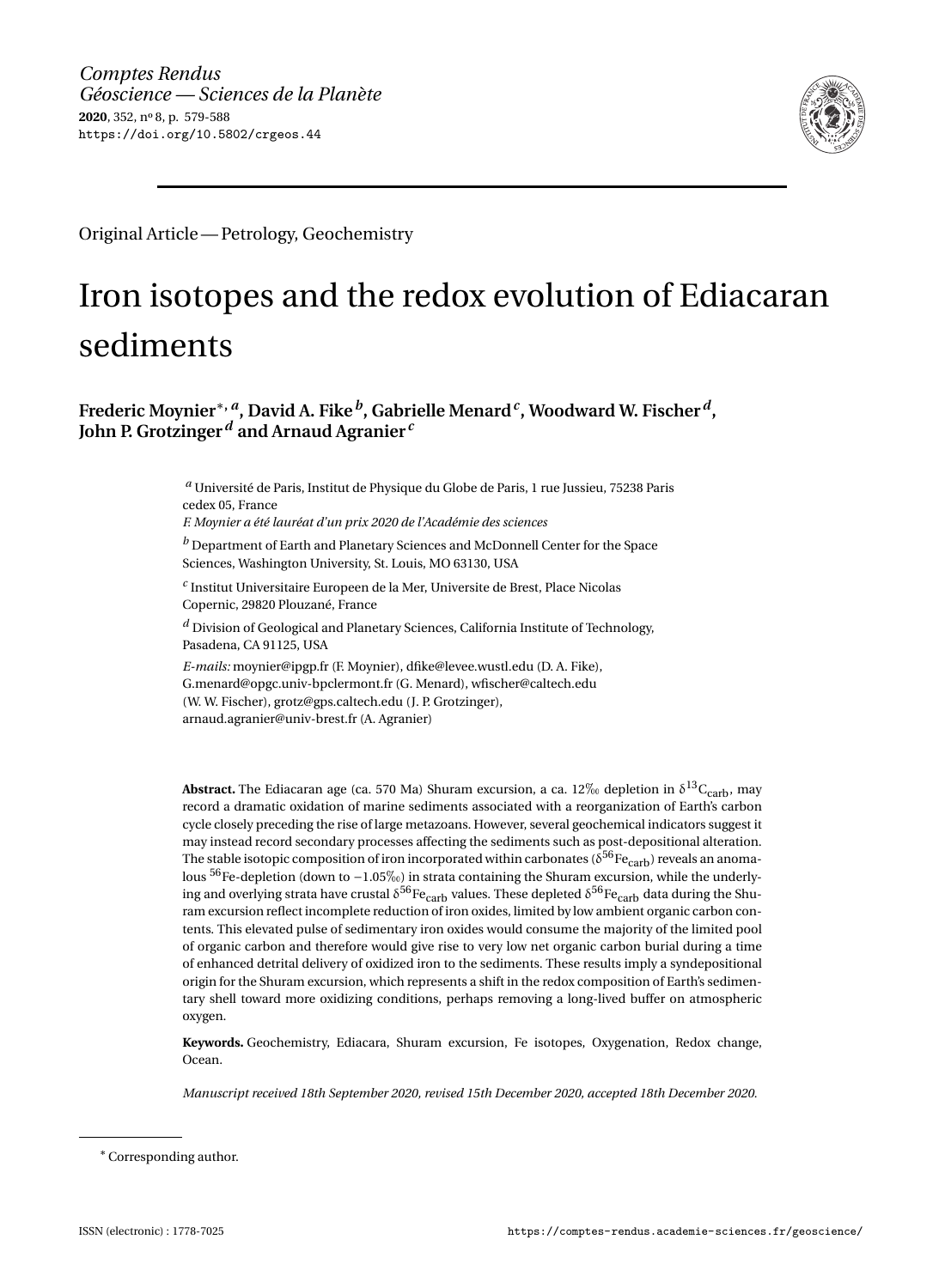#### **1. Introduction**

Metazoa first appeared in the fossil record during the Ediacaran Period. A variety of paleoenvironmental proxy records suggest a possible association of metazoan evolution with a perturbation in the redox structure of the atmosphere and ocean basins [\[Canfield et al.,](#page-8-0) [2007,](#page-8-0) [Fike et al.,](#page-9-0) [2006,](#page-9-0) [McFadden](#page-9-1) [et al.,](#page-9-1) [2008\]](#page-9-1). Specifically, the Shuram excursion, the largest negative carbonate carbon isotope excursion  $(\delta^{13}C_{\rm carb})$  in the sedimentary record, is observed globally in strata of this age [e.g., [Burns and Mat](#page-8-1)[ter,](#page-8-1) [1993,](#page-8-1) [Grotzinger et al.,](#page-9-2) [2011,](#page-9-2) [Le Guerroue et al.,](#page-9-3) [2006a\]](#page-9-3). The Shuram excursion has been suggested to represent a major perturbation in the marine carbon cycle and concomitant perturbation to the redox structure of the fluid Earth [e.g., [Fike et al.,](#page-9-0) [2006\]](#page-9-0).

However, several aspects of the Shuram excursion (most notably, frequent covariation of  $\delta^{13}C_{\rm carb}$  and  $\delta^{18}O_{\rm carb}$  isotope ratios and the lack of a similar excursion in organic carbon isotopes ( $\delta^{13}C_{org}$ ) in strata with low total organic carbon (TOC) abundance), have resulted in suggestions that this stratigraphic pattern instead resulted from post-depositional processes, ranging from interaction with meteoric fluids [\[Knauth and Kennedy,](#page-9-4) [2009,](#page-9-4) [Swart,](#page-10-0) [2008\]](#page-10-0) to latestage burial diagenesis [\[Derry,](#page-8-2) [2010a,](#page-8-2)[b\]](#page-8-3). Each of these alteration hypotheses fails to explain the widespread occurrence of the Shuram excursion (and its correlatives) during mid-Ediacaran time, as these diagenetic processes are intrinsically local—and not temporally restricted to mid-Ediacaran age strata. A third mechanism—global diagenesis [\[Grotzinger](#page-9-2) [et al.,](#page-9-2) [2011\]](#page-9-2)—combines aspects of each of these hypotheses. It differs, however, in that this hypothesis is fundamentally driven by a global and synchronous change in the redox composition of the sediments (toward a more oxidizing bulk composition) at the time of deposition, resulting in a sedimentary reactor that was preconditioned to produce a widespread  $\delta^{13}\text{C}_{\rm carb}$  excursion of similar magnitude in basins around the world [\[Calver,](#page-8-4) [2000,](#page-8-4) [Fike et al.,](#page-9-0) [2006,](#page-9-0) [Kaufman et al.,](#page-9-5) [2007,](#page-9-5) [McFadden et al.,](#page-9-1) [2008\]](#page-9-1).

In recent years, there is increasing evidence that the  $\delta^{13}$ C signature of the Shuram was acquired at the time of deposition. While, the general lack of covariation between  $\delta^{13}\text{C}_{\rm carb}$  and bulk  $\delta^{13}\text{C}_{\rm org}$  is also seen

in coeval high TOC sections [\[Lee et al.,](#page-9-6) [2013\]](#page-9-6), certain lipid biomarker classes record a smaller magnitude excursion in parallel with that observed in  $\delta^{13}C_{\rm carb}$ , supporting a primary origin for the Shuram excursion [\[Lee et al.,](#page-9-7) [2015\]](#page-9-7). Further, detailed stratigraphic analysis from the equivalent sections in Australia [\[Husson et al.,](#page-9-8) [2012\]](#page-9-8) and Death Valley [\[Bergmann](#page-8-5) [et al.,](#page-8-5) [2011\]](#page-8-5) also provide evidence that the  $\delta^{13}C_{\rm carb}$ excursion was acquired at the time of deposition, a conclusion further supported by subsequent Ca and Mg isotope analyses [\[Husson et al.,](#page-9-9) [2015\]](#page-9-9). The mechanism to generate such low  $\delta^{13}C_{\rm carb}$  values, however, still remains enigmatic.

Iron isotope ratios provide a useful framework in which to further examine the Shuram excursion. Hydrothermal and weathering inputs are the main sources of Fe delivered to marine sediments and have  $\delta^{56}$ Fe values near 0\% [\[Beard et al.,](#page-8-6) [1999,](#page-8-6) [Chever](#page-8-7) [et al.,](#page-8-7) [2015,](#page-8-7) [Dauphas et al.,](#page-8-8) [2017,](#page-8-8) [Homoky et al.,](#page-9-10) [2013\]](#page-9-10). Although many processes (e.g., reduction, oxidation, mineral precipitation) fractionate iron isotopes, it is the fractionations commonly observed between Fe(II) and Fe(III) that are thought to be dominant in sedimentary environments [\[Johnson et al.,](#page-9-11) [2008\]](#page-9-11). The magnitude of this fractionation is approximately the same whether the transitions are biologically or abiotically mediated, by kinetic or equilibrium processes [\[Dauphas and Rouxel,](#page-8-9) [2006\]](#page-8-9). The bacterial reduction of Fe(III) produces Fe(II) that is depleted in  $\delta^{56}$ Fe by ∼2‰ relative to the initial source of Fe [\[Beard et al.,](#page-8-6) [1999\]](#page-8-6). Whereas Fe(III) is insoluble at typical pH values for marine waters and sediments, Fe(II) is highly soluble in anoxic waters. This <sup>56</sup>Fe-depleted Fe(II) is mobile and its migration into or out of sediments can result in isotopic shifts to the sedimentary iron pool, driving it away from typical crustal values of ~0.1‰.

Here, we present iron isotope ratio data from Nafun Group strata, Sultanate of Oman to better understand the depositional and diagenetic history of these sediments and the causative mechanism(s) for the Shuram excursion. Because the strata spanning the Shuram excursion are lithologically heterogeneous, we specifically measured the iron associated with the carbonate phase (Fe<sub>carb</sub>). Only Fe(II) is partitioned in any abundance into the carbonate mineral lattice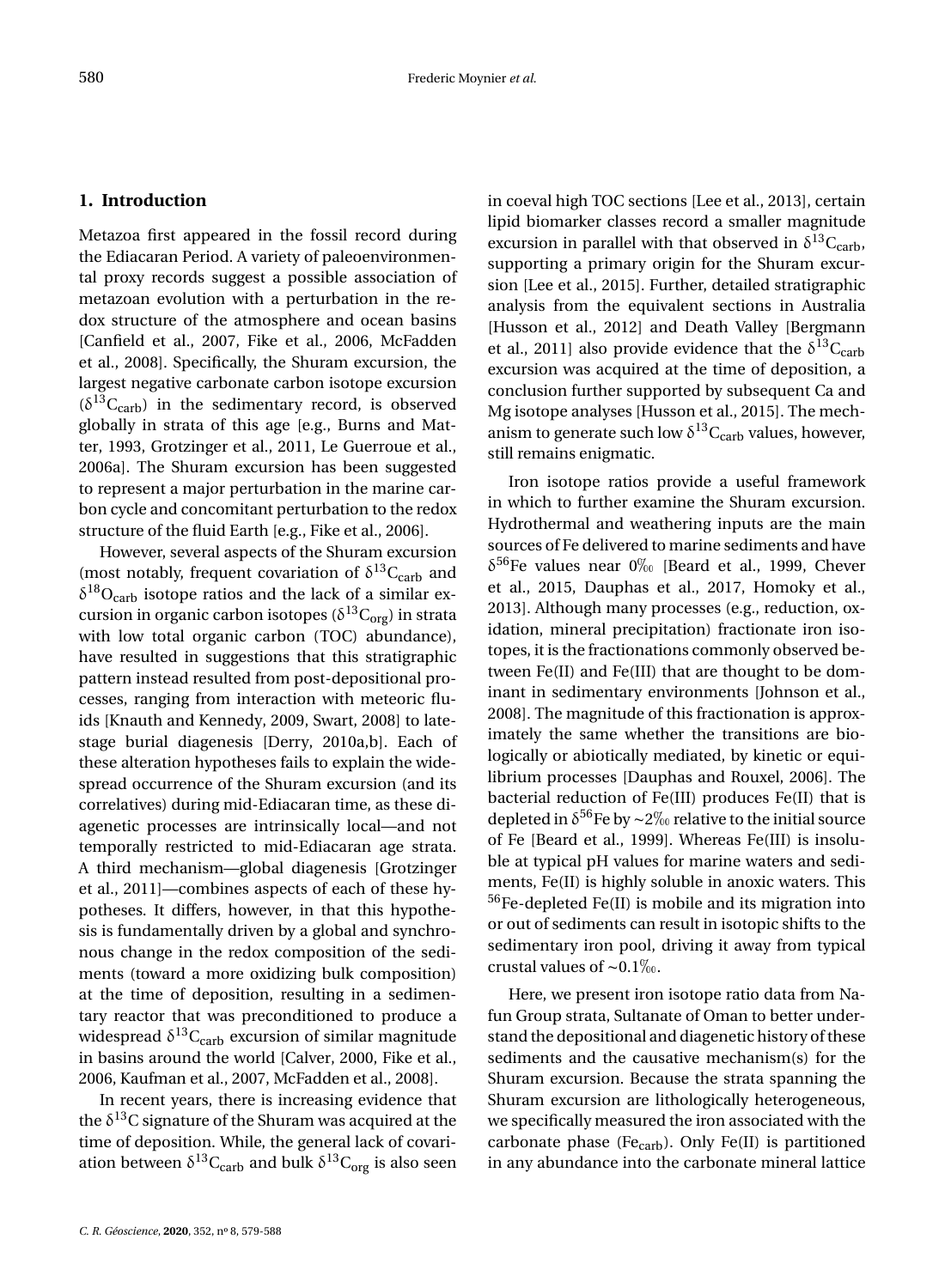

<span id="page-3-0"></span>**Figure 1.** Replicated  $\delta^{56}\text{Fe}_{\text{carb}}$  measurements of MQ1 3740 and MQ1 3852.

[\[Reeder,](#page-9-12) [1983\]](#page-9-12) and since ferrous iron is soluble under anoxic conditions, analysis of  $\delta^{56}$ Fe<sub>carb</sub> provides insights into the redox conditions associated with the deposition and subsequent diagenesis of the carbonate fraction.

#### **2. Materials and methods**

We analyzed subsurface cuttings samples of Nafun Group strata from well MQR-1, which have been previously characterized in detail regarding their sedimentary geology, and carbon and sulfur isotopic composition [\[Burns and Matter,](#page-8-1) [1993,](#page-8-1) [Fike et al.,](#page-9-0) [2006\]](#page-9-0). Cuttings are rock chips (typically 1–5 mm in size) produced during drilling that were collected by the well-site geologist every 2–5 m. Thus, cuttings represent a geochemical and lithologic average, which has the tendency to smooth high-frequency variations sometimes observed in stratigraphic time series data [\[Fike and Grotzinger,](#page-8-10) [2008\]](#page-8-10).

Powdered samples of ∼150 mg were dissolved in 10 mL of 10% cold acetic acid in an ultrasonic bath for about two hours. The solution was centrifuged and the procedure repeated a second time on the solid residue. Fe was purified by anion-exchange chromatography using the procedure described by [Wang](#page-10-1) [et al.](#page-10-1) [\[2012\]](#page-10-1). Iron isotopic compositions were measured on a Thermo Scientific Neptune MC-ICP-MS as described by [Wang et al.](#page-10-1) [\[2012\]](#page-10-1). Reproducibility of the full analytical protocol has been tested by independent analysis of several aliquots from the same powder for multiple samples (e.g., sample MQ1 3740 in triplicate and MQ1 3852 in replicate; Fig-ure [1\)](#page-3-0). For these samples, the  $\delta^{56}$ Fe of the repli-

<span id="page-3-1"></span>

|        |  | Table 1. Fe isotopic data for Nafun Group |  |  |
|--------|--|-------------------------------------------|--|--|
| strata |  |                                           |  |  |

| Sample names          | Depth | $\delta^{56}$ Fe | $\delta^{57}$ Fe |
|-----------------------|-------|------------------|------------------|
| MQ1 3240              | 3240  | 0.00             | 0.04             |
| MQ1 3260              | 3260  | 0.07             | 0.16             |
| MQ1 3300              | 3300  | 0.11             | 0.04             |
| MQ1 3320              | 3320  | $-0.02$          | $-0.05$          |
| MQ1 3350              | 3350  | $-0.02$          | $-0.13$          |
| MQ1 3360              | 3360  | 0.09             | 0.20             |
| MQ1 3404              | 3404  | 0.07             | 0.19             |
| MQ1 3428              | 3428  | 0.00             | $-0.16$          |
| MQ13510               | 3510  | $-0.11$          | 0.02             |
| MQ1 3530              | 3530  | $-0.37$          | $-0.67$          |
| MQ1 3556              | 3556  | $-0.55$          | $-0.71$          |
| MQ1 3600              | 3600  | $-1.05$          | $-1.55$          |
| MQ1 3620              | 3620  | $-0.77$          | $-1.22$          |
| MQ1 3636              | 3636  | $-0.94$          | $-1.35$          |
| MQ1 3660              | 3660  | $-0.57$          | $-1.00$          |
| MQ1 3700              | 3700  | $-0.38$          | $-0.41$          |
| MQ1 3722              | 3722  | $-0.29$          | $-0.48$          |
| MQ1 3740 <sup>a</sup> | 3740  | $-0.27$          | $-0.62$          |
| MQ1 3740 <sup>b</sup> | 3740  | $-0.31$          | $-0.36$          |
| MQ1 3740 <sup>c</sup> | 3740  | $-0.31$          | $-0.57$          |
| MQ1 3756              | 3756  | $-0.29$          | $-0.16$          |
| MQ13780               | 3780  | $-0.15$          | $-0.09$          |
| MQ1 3800              | 3800  | $-0.11$          | $-0.12$          |
| MQ1 3806              | 3806  | $-0.26$          | $-0.27$          |
| MQ13810               | 3810  | $-0.44$          | $-0.66$          |
| MQ1 3826              | 3826  | 0.10             | 0.16             |
| MQ1 3832              | 3832  | 0.05             | $-0.08$          |
| MQ1 3848              | 3848  | 0.04             | 0.02             |
| MQ1 3852 <sup>a</sup> | 3852  | 0.02             | $-0.16$          |
| MQ1 3852 <sup>b</sup> | 3852  | $-0.01$          | 0.06             |
| MQ1 3860              | 3860  | 0.00             | $-0.03$          |
| MQ1 3880              | 3880  | $-0.09$          | $-0.23$          |
| MQ1 3900              | 3900  | 0.06             | 0.00             |
| MQ1 3920              | 3920  | 0.11             | 0.16             |
| MQ1 3926              | 3926  | 0.04             | 0.11             |
| MQ1 3932              | 3932  | 0.05             | 0.12             |
| MQ1 3936              | 3936  | 0.06             | 0.00             |
| MO1 3948              | 3948  | $-0.15$          | $-0.40$          |

(continued on next page)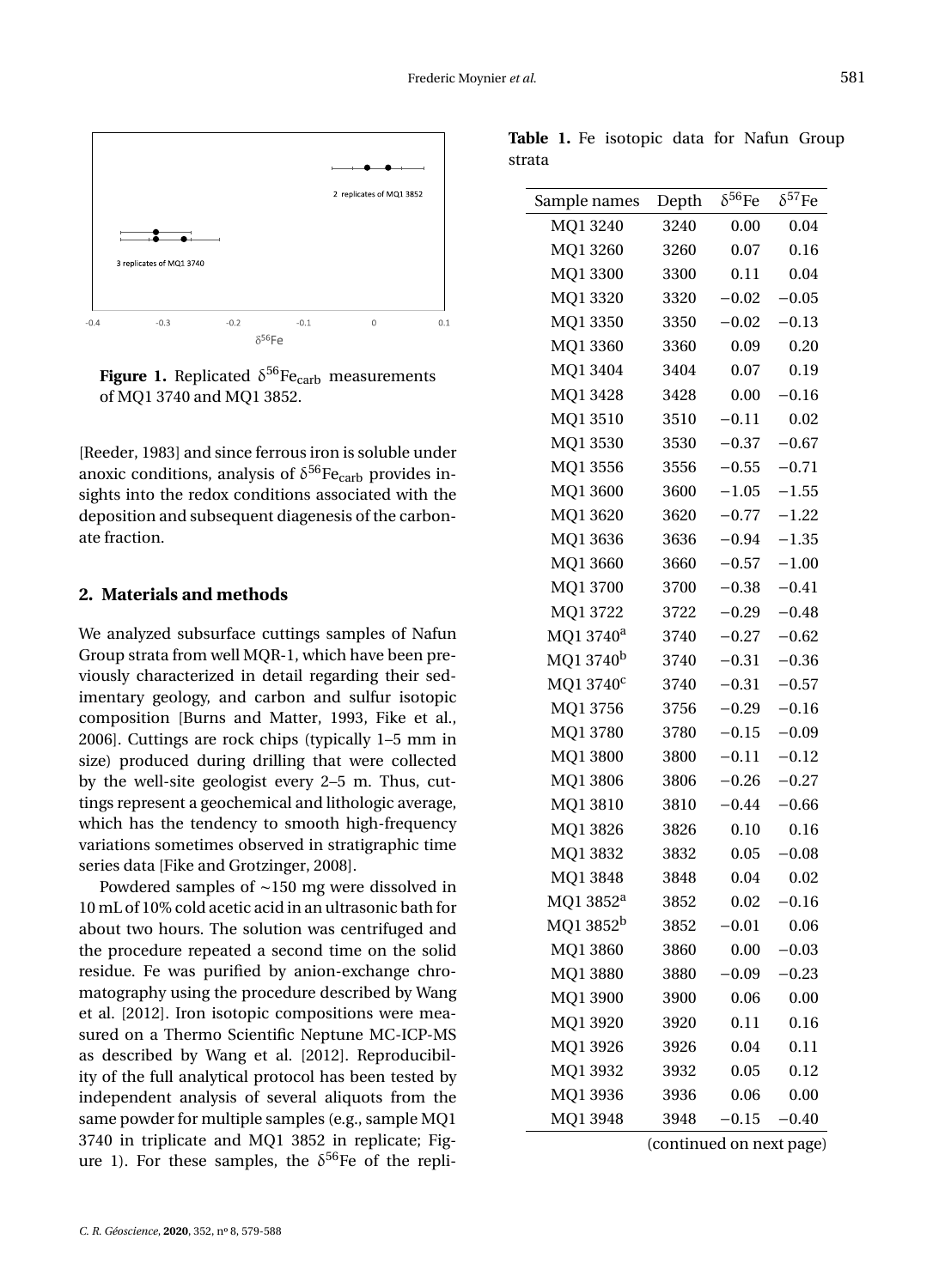**Table 1.** (continued)

| Sample names | Depth | $\delta^{56}$ Fe | $\delta^{57}$ Fe |
|--------------|-------|------------------|------------------|
| MO1 3970     | 3970  | 0.08             | 0.04             |
| MO1 3984     | 3984  | 0.10             | 0.12             |
| MQ1 4000     | 4000  | $-0.03$          | $-0.11$          |

Fe isotopic compositions ( $\delta^{56}$ Fe) of the carbonate fraction, reported in permil  $(\%)$  relative to the terrestrial standard IRMM014. Note: a, b and/or c indicate laboratory replicates (dissolution, chemical purification, and mass-spectrometry analysis) of a given sample. The precision of these independent replicates is in the same range as the reproducibility of the standard  $(2\sigma = 0.05\% \text{ for } \delta^{56}\text{Fe})$  and is much smaller than the range of isotopic fractionation (1\%) observed in this study.



<span id="page-4-0"></span>Figure 2. Triple isotope diagram  $(\delta^{57}$ Fe vs  $\delta^{56}$ Fe) for all the samples analyzed here. All the samples fall on a mass-fractionation line of slope 1.5.

cates are in agreement within  $0.05\%$  (2 $\sigma$ , see Table [1\)](#page-3-1), which is the same order of magnitude as the long-term reproducibility of known standard solutions. On the other hand, replicated measurements of  $\delta^{57}$ Fe return only a 2SD of 0.30‰. When using these errors all the samples fall on a mass-fractionation line with the expected slope 1.5 in a  $\delta^{57}$ Fe vs  $\delta^{56}$ Fe plot (Figure [2\)](#page-4-0). Given the mass-dependency relationship and the better reproducibility of the  $\delta^{56}$ Fe, we will discuss all the data in terms of  $\delta^{56}$ Fe.

#### **3. Results**

Nafun Group sediments analyzed in the present study were deposited from 635–548 Ma in a regionally extensive sag basin under open, shallow marine conditions, and each formation can be traced laterally for several hundred km across Oman [\[Bowring et al.,](#page-8-11) [2007,](#page-8-11) [Grotzinger et al.,](#page-9-13) [2002,](#page-9-13) [Le Guer](#page-9-3)[roue et al.,](#page-9-3) [2006a,](#page-9-3) [Mattes and Conway-Morris,](#page-9-14) [1990,](#page-9-14) [McCarron,](#page-9-15) [2000\]](#page-9-15). The strata comprise two clastic-tocarbonate shallowing-upward successions (Masirah Bay Formation (Fm.) and Khufai Fm.; Shuram Fm. and Buah Fm.). The Shuram excursion spans several hundred meters of section from the uppermost Khufai Fm. through Shuram Fm. and into the mid-Buah Fm. [\[Burns and Matter,](#page-8-1) [1993,](#page-8-1) [Fike et al.,](#page-9-0) [2006,](#page-9-0) [Le Guerroue et al.,](#page-9-16) [2006b\]](#page-9-16). The Shuram excursion has been identified in multiple sections, both from outcrops and the subsurface, and serves as an excellent stratigraphic marker for correlation across Oman [\[Burns and Matter,](#page-8-1) [1993,](#page-8-1) [Le Guerroue et al.,](#page-9-3) [2006a,](#page-9-3) [McCarron,](#page-9-15) [2000\]](#page-9-15).

Nafun Group strata have  $\delta^{56}$ Fe<sub>carb</sub> values that range between  $-1.05\%$  to  $+0.24\%$  and preserve a record of stratigraphically coherent variations with small scatter between successive sample data points (Figure [3\)](#page-5-0). Masirah Bay and Khufai strata possess  $\delta^{56}$ Fe<sub>carb</sub> isotopic compositions typical of bulk crustal materials (~0.1‰). However, a progressive drop in  $\delta^{56}$ Fe<sub>carb</sub> values, down to −1.05% characterizes the stratigraphic interval of the Shuram excursion. This  $\delta^{56}$ Fe<sub>carb</sub> minimum is stratigraphically offset from the nadir of the  $\delta^{13}C_{\rm carb}$  excursion. As the  $\delta^{13}C_{\rm carb}$  excursion ends, there is a gradual return to "typical" terrestrial  $\delta^{56}$ Fe<sub>carb</sub> values (~0.1–0.2‰), which are retained in the overlying Buah strata.

Complementary data from iron speciation and TOC abundance are also presented. Iron speciation data (Figure [3\)](#page-5-0) show high ratios of pyrite to total iron in the Masirah Bay and Khufai formations. At the onset of the Shuram excursion, there is a substantial drop in pyrite to total iron ratios, in parallel with a large increase in total iron. This increase is coincident with increased siliciclastic input (based on parallel increases in Ti abundance). In the upper Buah Fm., following the recovery of the Shuram excursion, there is a slight increase in pyrite to total iron ratios and a return to baseline total iron concentrations, corresponding to a decrease in siliciclastic input (Fig-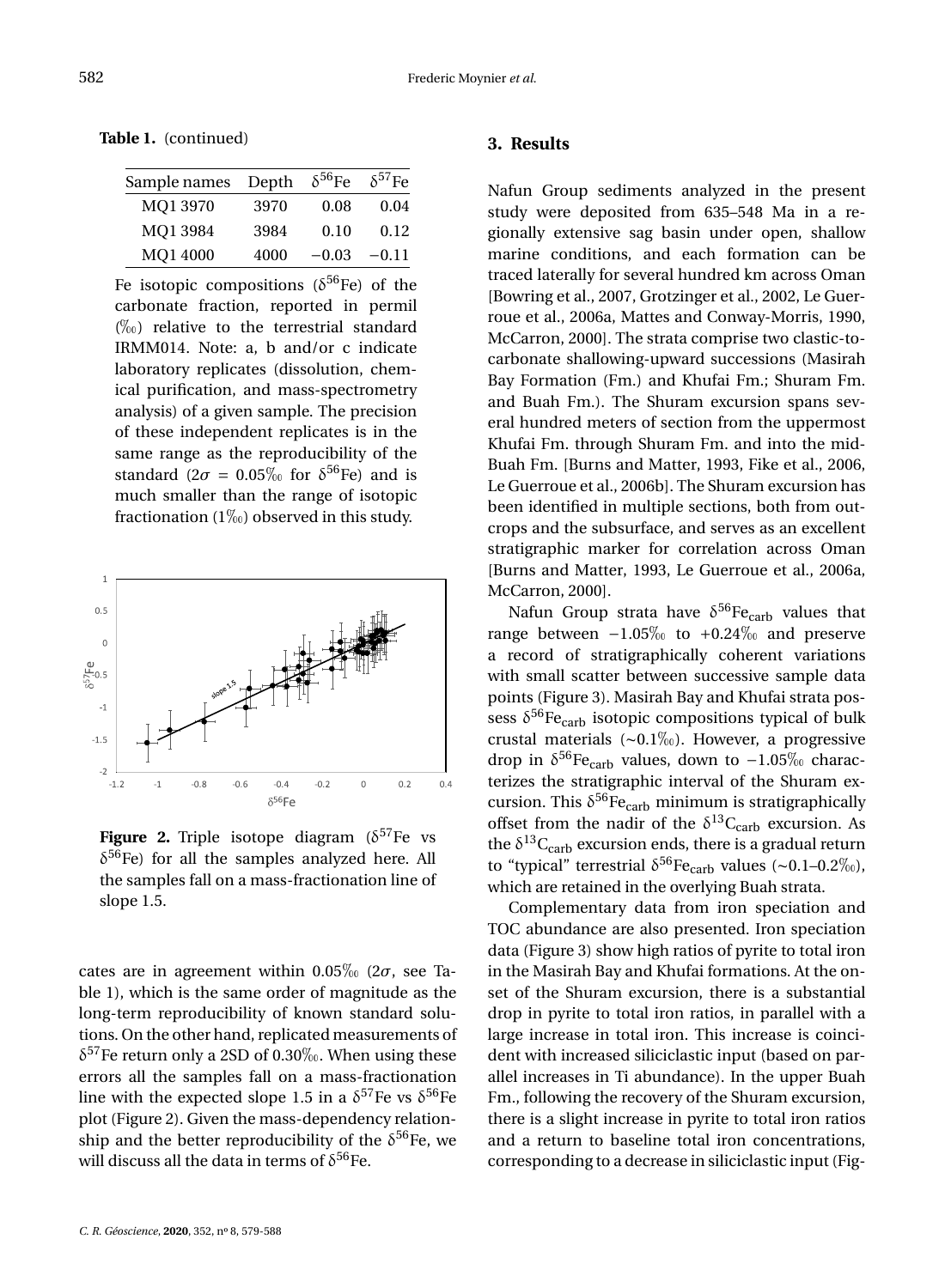

<span id="page-5-0"></span>**Figure 3.** Isotopic and geochemical data from well MQR-1 through the Nafun Group strata, plotted alongside a stratigraphic column. Data shown are  $\delta^{13}C_{\rm carb}$ ,  $\delta^{34}S_{\rm SO4}$  (carbonate-associated sulfate), TOC (wt%),  $\delta^{56}$ Fe<sub>carb</sub>, Fe<sub>P</sub>/Fe<sub>T</sub> (iron in pyrite relative to total iron), and total iron and titanium (at 20 × abundance), both in wt%. The red dashed lines indicate bulk terrestrial  $\delta^{56}$ Fe (0.1\%). Age dates come from correlation based on  $\delta^{13}\rm{C_{carb}}$  chemostratigraphy [\[Bowring et al.,](#page-8-11) [2007,](#page-8-11) [Fike et al.,](#page-9-0) [2006\]](#page-9-0). Carbon and sulfur isotope and TOC data are from [Fike et al.](#page-9-0) [\[2006\]](#page-9-0).

ure [3\)](#page-5-0). TOC contents vary strongly in upsection (Figure [3\)](#page-5-0): Masirah Bay and Khufai Nafun strata are characterized by relatively high TOC (>∼1‰), whereas the Shuram and lowermost Buah strata coincident with low  $\delta^{56}$ Fe values have minimal TOC (<0.1%), and TOC levels increase slightly in the upper Buah (although remaining below 1%).

#### **4. Discussion**

The  $\delta^{56}$ Fe<sub>carb</sub> data provide new constraints on redox conditions prior to, during, and in the aftermath of the Shuram excursion. Without knowing the isotopic composition and relative abundance of all ironbearing phases at the time of deposition, it is not possible to rigorously interpret a given  $\delta^{56}$  Fe<sub>carb</sub> value for a unique set of processes. We can, however, draw several end-member expectations for iron isotope ratios as a function of the redox state and processes in the sedimentary environment.

Strata in the Masirah Bay and Khufai have  $\delta^{56}$ Fe<sub>carb</sub> values of ∼0.1‰ and are characterized by high TOC, abundant pyrite, and enrichments in redox-sensitive trace elements. In organic-rich sed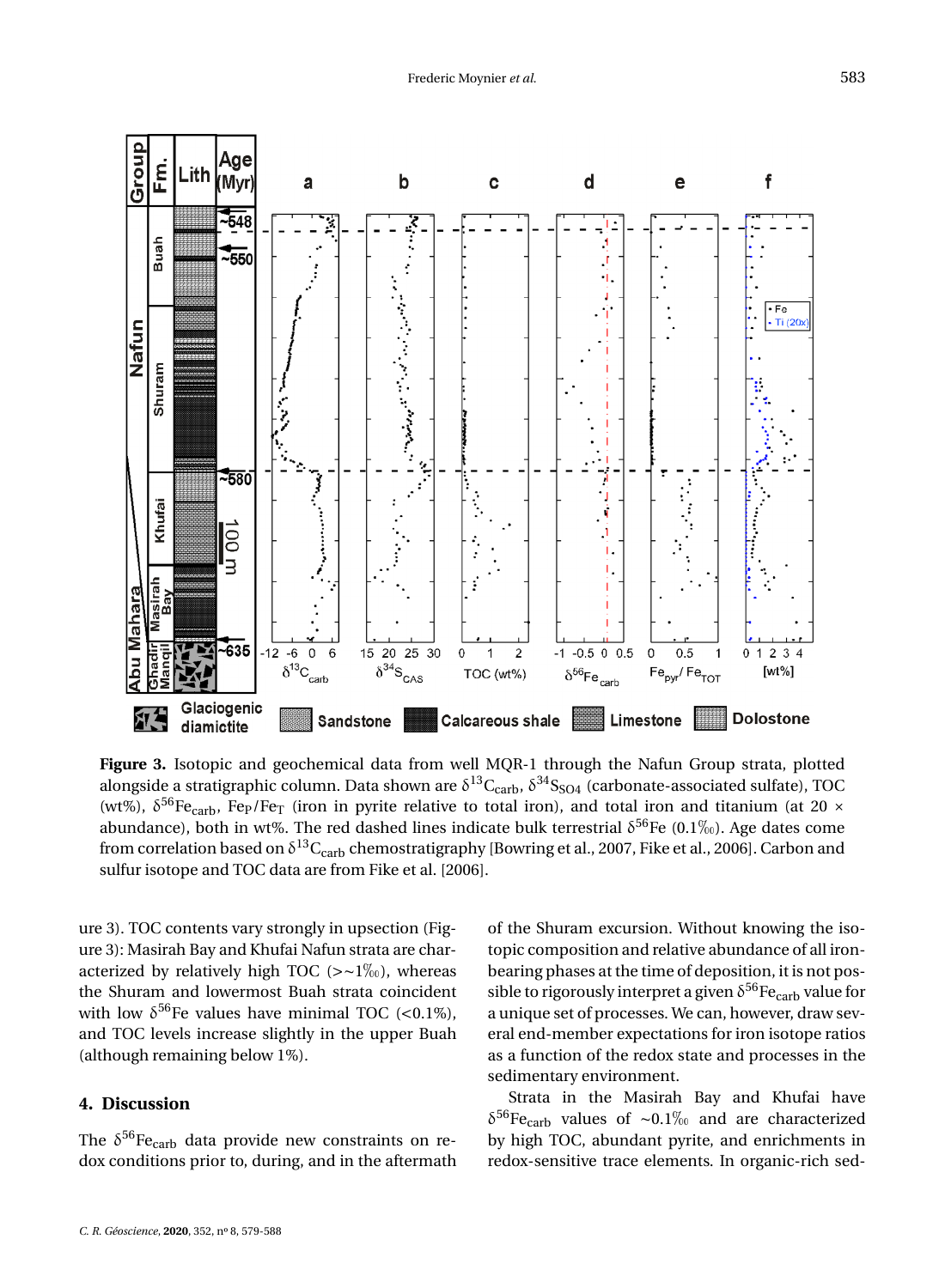iments, such as these, all reactive ferric iron is reduced to Fe(II) and thus liable to be incorporated into Fecarb. For reasons of isotope mass balance, the reduction of the readily biologically available iron oxides (hereafter referred to as quantitative iron reduction) results in a  $\delta^{56}$ Fe<sub>carb</sub> signature of ∼0.1‰ for a sample with composition similar to typical crustal materials. Depositional conditions for these strata were previously inferred to be anoxic to euxinic [\[Fike](#page-8-10) [and Grotzinger,](#page-8-10) [2008,](#page-8-10) [Fike et al.,](#page-9-0) [2006,](#page-9-0) [Wu et al.,](#page-10-2) [2015\]](#page-10-2) and the  $\delta^{56}$ Fe<sub>carb</sub> values presented here are consistent with complete reduction of available iron oxides.

Strata in the upper Buah Fm. are also characterized by  $\delta^{56}$ Fe<sub>carb</sub> values of ~0.1‰. However, iron speciation,  $\Delta^{33}S$  data, and the distribution of redox-sensitive trace elements suggest that depositional conditions in these strata were oxic [\[Fike](#page-8-10) [and Grotzinger,](#page-8-10) [2008,](#page-8-10) [Fike et al.,](#page-9-0) [2006,](#page-9-0) [Wu et al.,](#page-10-2) [2015\]](#page-10-2). Both TOC and pyrite are found in very low levels in these strata. While organic carbon is not overly abundant (<1%), it was sufficient to reduce the much smaller reservoir of iron oxides. Consistent with these observations, the  $\delta^{56}$ Fe<sub>carb</sub> again approximates bulk silicate values ( $\sim 0.1\%$ ), supporting complete reduction of available iron oxides.

In contrast, the strata containing the Shuram  $\delta^{13}C_{\rm carb}$  excursion are characterized by exceptionally low  $\delta^{56}$ Fe<sub>carb</sub> values (down to -1.05‰). These strata are also characterized by very low  $( $0.1\%$ )$  residual TOC and low pyrite abundances; nearly complete consumption of available organics may explain the relatively enriched  $\delta^{13}C_{org}$  values from this core and their high stratigraphic scatter [\[Fike et al.,](#page-9-0) [2006\]](#page-9-0), making them unreliable indicators of ambient carbon cycling [\[Dehler et al.,](#page-8-12) [2005,](#page-8-12) [Johnston et al.,](#page-9-17) [2012\]](#page-9-17). In addition, both iron speciation and the distribution of redox-sensitive trace elements point to oxidizing conditions during deposition.

During deposition of these strata, TOC abundance was sufficient to reduce just a fraction of the available ferric iron. As such, the isotopic signature of the resulting ferrous iron is expected to express a large part of the fractionation ( $\sim$ 2‰) associated with iron reduction [\[Beard et al.,](#page-8-6) [1999\]](#page-8-6). Specifically, carbonates forming in these environments of incomplete iron reduction would be expected to have lower  $\delta^{56}\text{Fe}_{\text{carb}}$ values relative to available ferric iron, which is the signal observed during the Shuram excursion (Fig-

ure [3\)](#page-5-0). The low  $\delta^{56}$  Fe values in these strata preclude reduction of the majority of the available pool of ferric oxides. This partial reduction of ferric oxides resulted in the generation of a local  ${}^{56}Fe$ -depleted Fe(II) reservoir incorporated into the carbonates precipitating at the sediment–water interface and the underlying sediments (i.e., during deposition and early diagenesis).

While the migration of Fe(II) is limited in strictly oxic or euxinic environments by rapid and nearly quantitative conversion to iron oxyhydroxides or iron sulfides, respectively, the mobilization and net migration of  ${}^{56}$ Fe-depleted Fe(II) can occur under ferruginous (anoxic but not sulfidic) conditions. For example, net migration of dissolved iron occurs in the modern Black Sea, where Fe(II) diffuses out of sediments beneath anoxic waters following *in situ* reduction and can subsequently be transported along the chemocline [\[Anderson and Raiswell,](#page-8-13) [2004,](#page-8-13) [Wijs](#page-10-3)[man et al.,](#page-10-3) [2001\]](#page-10-3). As such, the presence of a ferruginous iron source during Shuram time could explain the low  $\delta^{56}$ Fe<sub>carb</sub> values observed [\[Severmann et al.,](#page-9-18) [2006\]](#page-9-18). However, the smooth stratigraphic profile observed in our  $\delta^{56}$  Fe<sub>carb</sub> data would also require a gradual onset and cessation for the advection of ferruginous waters, a situation that we view as unlikely given the high-energy depositional environment of these strata (e.g., as evidenced by hummocky crossstratified intraclast–ooid grainstones) [\[Bergmann,](#page-8-14) [2013,](#page-8-14) [Grotzinger et al.,](#page-9-2) [2011,](#page-9-2) [Le Guerroue et al.,](#page-9-3) [2006a\]](#page-9-3). Moreover, the minimum in  $\delta^{56}$  Fe<sub>carb</sub> is observed to coincide with the minimum in TOC abundance, stratigraphically above the nadir in  $\delta^{13}C_{\text{carb}}$ (Figure [3\)](#page-5-0), a correlation not readily explained by a marine ferruginous iron source.

Thus, the stratigraphic expression of the  $\delta^{56}$ Fe signal observed during the Shuram excursion is more likely to reflect local redox conditions within the sediments during and following deposition. This is inferred to be mediated primarily by the abundance of organic carbon relative to that of oxidized iron-bearing phases delivered to the sedi-ments [\[Bergmann,](#page-8-14) [2013\]](#page-8-14). Specifically, the  $\delta^{56}$ Fe data show that there was never more organic matter present than reactive iron during the formation of the carbonates recording the Shuram excursion (be it in the water column, during sedimentary lithification, or during late diagenesis). This observation effectively excludes late-stage burial diagene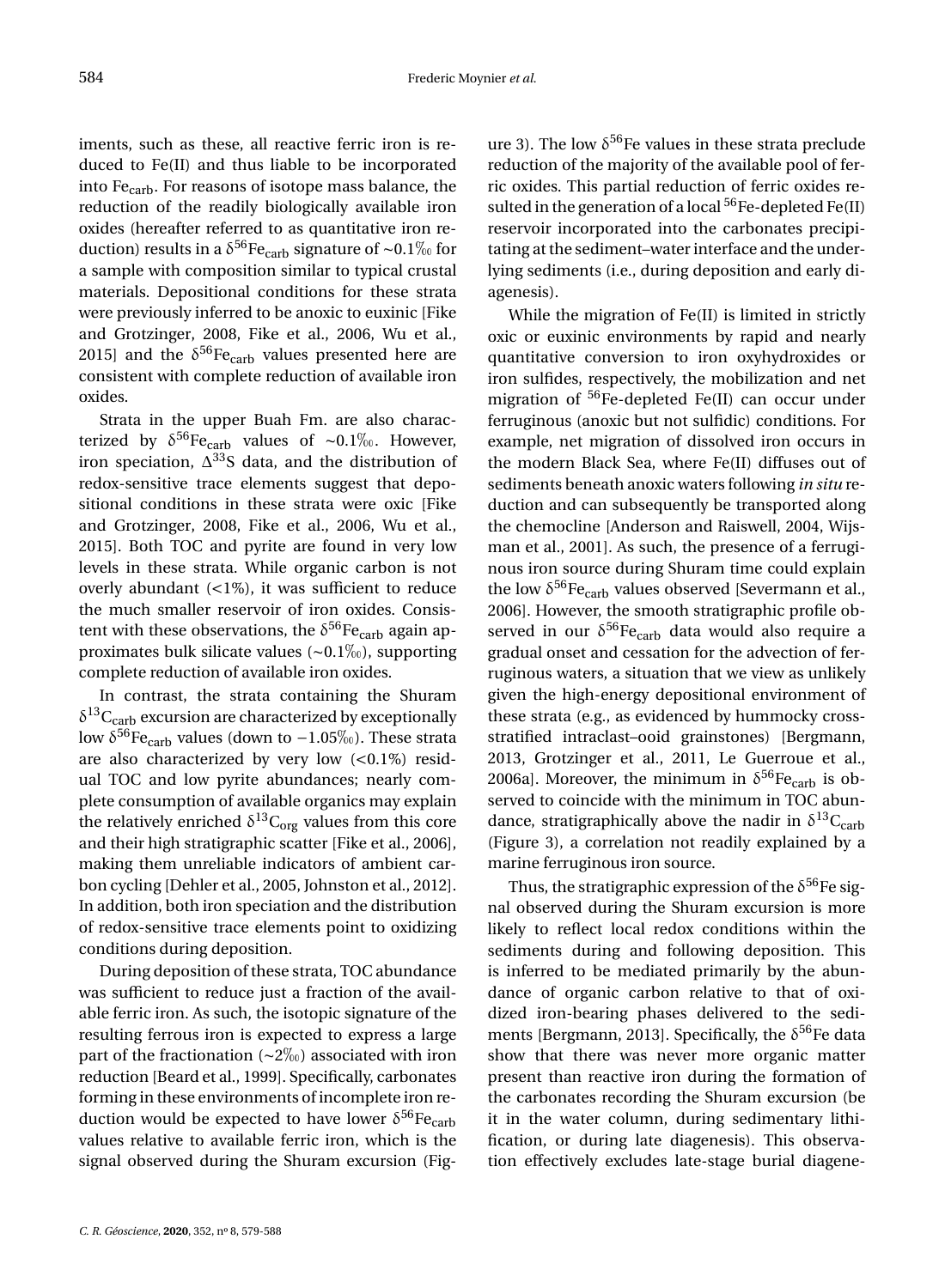sis [\[Derry,](#page-8-3) [2010b\]](#page-8-3) as a potential source of the Shuram excursion. The  $Fe<sub>carb</sub>$  isotopic composition during the Shuram excursion thus was controlled by the relative abundance of organic C and oxidized Fe delivery to sediments [\[Bergmann,](#page-8-14) [2013,](#page-8-14) [Bergmann](#page-8-15) [et al.,](#page-8-15) [2013\]](#page-8-15), while the carbon isotopic signature is controlled by the residence time of carbon in the ocean/atmosphere. A decoupling between these two timescales could produce the observed stratigraphic decoupling in the isotopic composition of these systems.

The strata recording the Shuram excursion are associated with increased detrital contribution of wind-blown silt [\[Bergmann,](#page-8-14) [2013\]](#page-8-14), likely replete with iron oxides (as is seen Saharan dust today). Interestingly, increased detrital input and enhanced iron delivery are also seen associated with the Shuram excursion in the coeval Johnnie Fm. (Death Valley, CA) [\[Bergmann et al.,](#page-8-15) [2013\]](#page-8-15). Together, these suggest that both enhanced oxidative weathering on the continents and the subsequent delivery of detrital iron oxides to marine sediments played a role in the origin and timing of the Shuram excursion. This enhanced flux of iron oxides led to an oxidative pulse in marine sediments and a partial reduction of these oxides is the most parsimonious explanation of the stratigraphically coherent variations observed in  $\delta^{56}\mathrm{Fe}_{\mathrm{carb}}$ during the Shuram excursion. The associated oxidation of organic matter can help explain both the characteristic depletion in  $\delta^{13}C_{\rm carb}$  that constitutes the Shuram excursion as well as the abnormally low net organic carbon burial observed globally during this interval [\[Bergmann et al.,](#page-8-5) [2011,](#page-8-5) [Calver,](#page-8-4) [2000,](#page-8-4) [Fike](#page-8-16) [and Grotzinger,](#page-8-16) [2007,](#page-8-16) [Kaufman et al.,](#page-9-5) [2007,](#page-9-5) [McFad](#page-9-1)[den et al.,](#page-9-1) [2008\]](#page-9-1).

These data add to the growing body of work that suggests the Shuram  $\delta^{13}C_{\rm carb}$  excursion was formed at the time of deposition, either reflecting a primary perturbation to the marine carbon cycle, or, if diagenetic in origin, mediated by a novel, global means to "precondition" sediments for subsequent chemical modification during deposition or shortly thereafter [e.g., [Grotzinger et al.,](#page-9-2) [2011\]](#page-9-2). Our results suggest further that this preconditioning could be mediated by enhanced transport of terrestrial iron oxides to the sediments. Through microbial iron reduction (and associated abiotic reactions), these iron oxide phases would have consumed existing reducing pools within the sediments and overlying water column (including e.g., hypothesized reservoirs of dissolved organic carbon; [\[Rothman et al.,](#page-9-19) [2003\]](#page-9-19)). The associated oxidation of organic carbon during Shuram time gave rise to C isotope patterns that were essentially global in scope and timing. As such, be it a primary signature of the water column or a unique example of "global sedimentary diagenesis", these data point to the mid-Ediacaran as a time of increasingly oxidized conditions that set the stage for the appearance and subsequent evolutionary radiation of metazoa.

The redox composition of recently deposited sediments serves as an important buffer on atmospheric oxygen concentrations. The oxygen demand by chemical weathering is directly related to the abundance of electron-rich substrates (e.g., organic matter, pyrite, ferrous silicates, and carbonates) in sedimentary rocks. All else being equal, a more reducing reservoir translates to more oxygen demand and lower atmospheric oxygen concentrations [\[Berner,](#page-8-17) [2006\]](#page-8-17). We suggest that the Shuram excursion represents the terminal loss of a long-lived reducing reservoir, one titrated out by enhanced delivery of detrital iron oxides. The oxidation of these surficial sediments would consume a much smaller oxidant pool than that needed to ventilate an anoxic deep ocean [e.g., [Fike et al.,](#page-9-0) [2006\]](#page-9-0), in line with modeled constraints on oxidant budgets [\[Bristow and Kennedy,](#page-8-18) [2008,](#page-8-18) [Le Guerroue et al.,](#page-9-16) [2006b\]](#page-9-16). Furthermore, this transition spanning the Shuram excursion was accomplished over a protracted interval [\[Bowring et al.,](#page-8-11) [2007,](#page-8-11) [Rooney et al.,](#page-9-20) [2020\]](#page-9-20) characterized by very low net organic carbon burial in marine sediments.

In a strict budgetary sense, these processes represent a transient drop in oxygen levels on the fluid Earth associated with the oxidation of these reduced sediments (i.e., generating the Shuram  $\delta^{13}$ C excursion). However, once this buffer was removed, reorganization of the major sinks on oxygen may have subsequently allowed  $pO<sub>2</sub>$  levels to rise to higher levels (e.g., 10% or greater) typical of the Phanerozoic. Our observations are consistent with previous reports of a transition in the redox composition of the sediments toward more oxidizing conditions displayed in other Ediacaran-age strata ([e.g., [Canfield](#page-8-0) [et al.,](#page-8-0) [2007\]](#page-8-0), but see [Sperling et al.](#page-9-21) [\[2015\]](#page-9-21)), and directly connect the Shuram excursion to this transition. By removing a long-lived reducing sedimentary buffer, this event set the stage for atmospheric oxygen to rise, promoting the diversification of the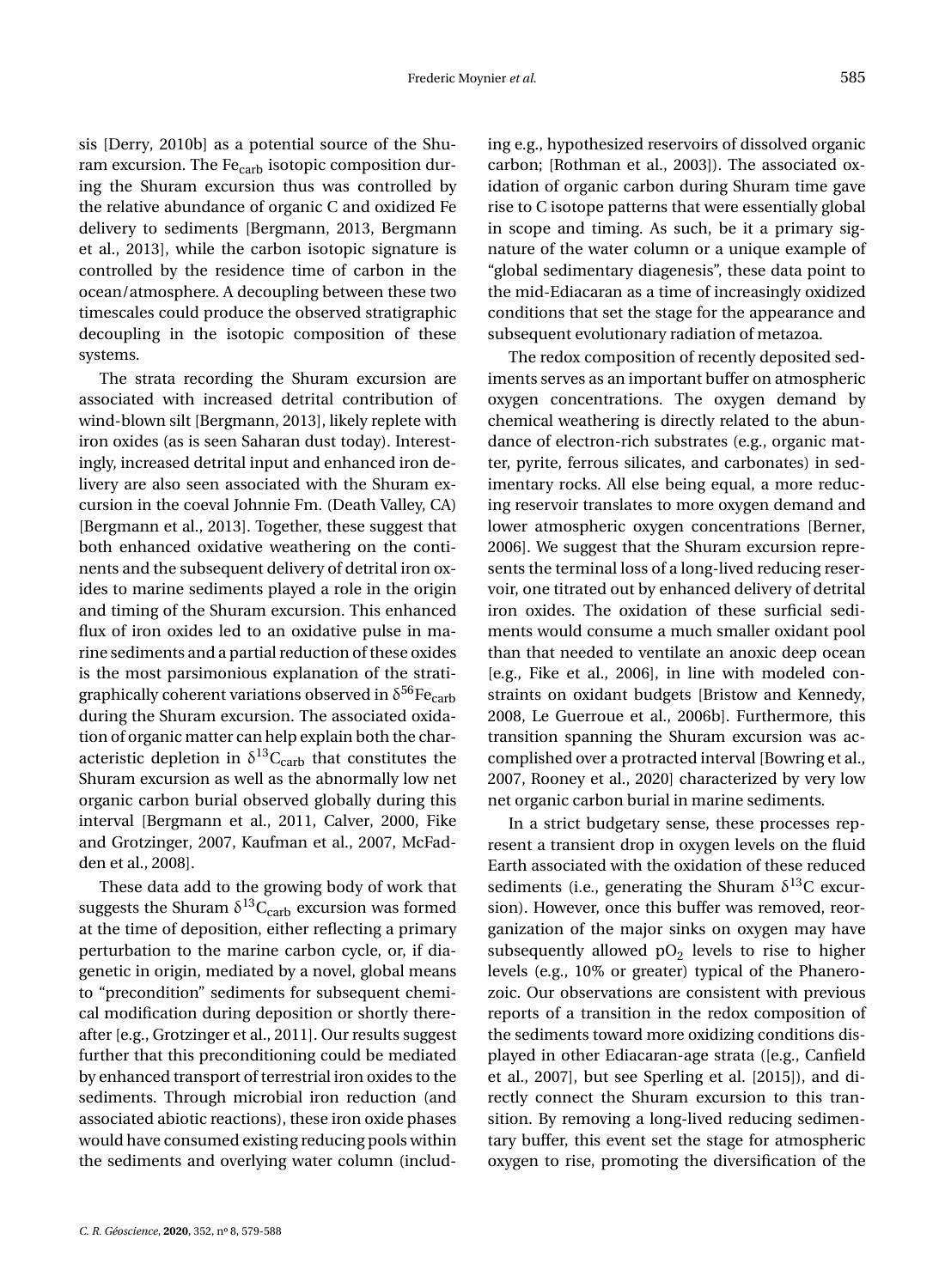metazoa.

#### **Acknowledgments**

FM thanks the Academie des Sciences et l'Institut de France for the Prix Mme Victor Noury and to have the possibility to submit this paper. We deeply appreciate constructive comments from two anonymous reviewers and from the editor Francois Chabaux, which greatly improved this manuscript. FM acknowledges funding from the European Research Council under the H2020 framework program/ERC grant agreement (#637503-PRISTINE) and financial support of the UnivEarthS Labex program at Sorbonne Paris Cité (#ANR-10-LABX-0023 and #ANR-11-IDEX-0005- 02), and the ANR through a chaire dexcellence Sorbonne Paris Cité. Parts of this work were supported by IPGP multidisciplinary program PARI, and by Region île-de-France SESAME Grant (no. 12015908). We thank the Oman Ministry of Oil and Gas for permission to publish this paper. This research was supported by Petroleum Development Oman (PDO) and a grant from the Agouron Institute to D.A.F. and W.W.F. We would like to thank PDO for access to samples and logistical support.

#### **References**

- <span id="page-8-13"></span>Anderson, T. F. and Raiswell, R. (2004). Sources and mechanisms for the enrichment of highly reactive iron in euxinic Black Sea sediments. *Am. J. Sci.*, 304, 203–233.
- <span id="page-8-6"></span>Beard, B. L., Johnson, C. M., Cox, L., Sun, H., Neaslon, K. H., and Aguilar, C. (1999). Iron isotope biosignature. *Science*, 285, 1889–1892.
- <span id="page-8-14"></span>Bergmann, K. D. (2013). *Constraints on the carbon cycle and climate during the early evolution of animals*. PhD thesis, California Institute of Technology, Pasadena. 417 pages.
- <span id="page-8-15"></span>Bergmann, K. D., Grotzinger, J. P., and Fischer, W. W. (2013). Biological influences on seafloor carbonate precipitation. *Palaios*, 28, 99–115.
- <span id="page-8-5"></span>Bergmann, K. D., Zentmyer, R. A., and Fischer, W. W. (2011). The stratigraphic expression of a large negative carbon isotope excursion from the Ediacaran Johnnie Formation. *Death Valley Precambrian Res.*, 188, 45–56.
- <span id="page-8-17"></span>Berner, R. (2006). GEOCARBSULF: A combined model for Phanerozoic atmospheric  $O_2$  and  $CO_2$ . *Geochim. Cosmochim. Acta*, 70, 5653–5664.
- <span id="page-8-11"></span>Bowring, S. A., Grotzinger, J. P., Condon, D. J., and Ramezani, J. (2007). Geochronologic constraints on the chronostratigraphic framework of the Neoproterozoic Huqf Supergroup, Sultanate of Oman. *Am. J. Sci.*, 307, 1097–1145.
- <span id="page-8-18"></span>Bristow, T. F. and Kennedy, M. J. (2008). Carbon isotope excursions and the oxidant budget of the Ediacaran atmosphere and ocean. *Geology*, 36, 863– 866.
- <span id="page-8-1"></span>Burns, S. J. and Matter, A. (1993). Carbon isotopic record of the latest Proterozoic from Oman. *Eclogae Geologicae Helvetiae*, 86, 595–607.
- <span id="page-8-4"></span>Calver, C. R. (2000). Isotope stratigraphy of the Ediacaran (NeoproterozoicIII) of the Adelaide Rift Complex, Australia, and the overprint of watercolumn stratification. *Precamb. Res.*, 100, 121–150.
- <span id="page-8-0"></span>Canfield, D. E., Poulton, S. W., and Narbonne, G. M. (2007). Late-Neoproterozoic deep-ocean oxygenation and the rise of animal life. *Science*, 315, 92–95.
- <span id="page-8-7"></span>Chever, F., Rouxel, O., Croot, P., Ponzevera, E., Wuttig, K., and Auro, M. (2015). Total dissolvable and dissolved iron isotopes in the water column of the Peru upwelling regime. *Geochim. Cosmochim. Acta*, 162, 66–82.
- <span id="page-8-8"></span>Dauphas, N., John, S. G., and Rouxel, O. (2017). Iron isotope systematics. In Teng, F.-Z., Watkins, J., and Dauphas, N., editors, *Non-traditional Stable Isotopes*, pages 415–510. Mineralogical Society of America, Chantilly, Virginia.
- <span id="page-8-9"></span>Dauphas, N. and Rouxel, O. (2006). Mass spectrometry and natural variations of iron isotopes. *Mass Spectrom. Rev.*, 25, 515–550.
- <span id="page-8-12"></span>Dehler, C. M., Elrick, M., Bloch, J. D., Crossey, L. J., Karlstrom, K. E., and Des Marais, D. J. (2005). Highresolution delta C-13 stratigraphy of the Chuar Group (ca. 770-742 Ma), Grand Canyon: Implications for mid-Neoproterozoic climate change. *Geol. Soc. Am. Bull.*, 117, 32–45.
- <span id="page-8-2"></span>Derry, L. (2010a). A burial diagenesis origin for the Ediacaran Shuram-Wonoka carbon isotope anomaly. *Earth Planet. Sci. Lett.*, 194, 151–162.
- <span id="page-8-3"></span>Derry, L. (2010b). On the significance of  $\delta^{13}$ C correlations in ancient sediments. *Earth Planet. Sci. Lett.*, 296, 497–501.
- <span id="page-8-16"></span>Fike, D. and Grotzinger, J. (2007). The evolution of the ediacaran sulfur cycle: A paired sulfate-pyrite delta S-34 approach. *Geochim. Cosmochim. Acta*, 71, A278–A278.
- <span id="page-8-10"></span>Fike, D. A. and Grotzinger, J. P. (2008). A paired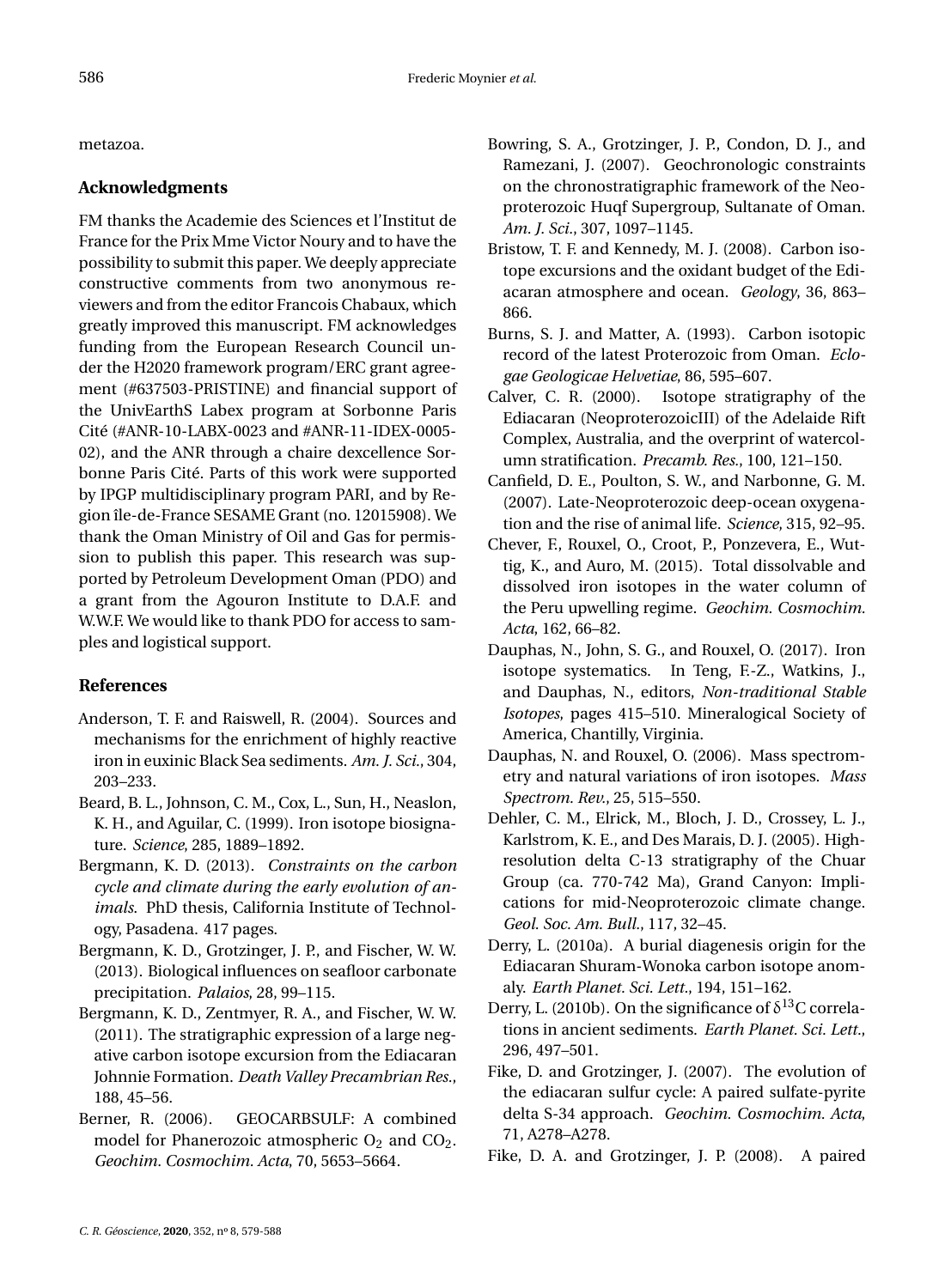sulfate-pyrite  $\delta^{34}$ S approach to understanding the evolution of the Ediacaran-Cambrian sulfur cycle. *Geochim. Cosmochim. Acta*, 72, 2636–2648.

- <span id="page-9-0"></span>Fike, D. A., Grotzinger, J. P., Pratt, L. M., and Summons, R. E. (2006). Oxidation of the Ediacaran Ocean. *Nature*, 444, 744–747.
- <span id="page-9-13"></span>Grotzinger, J. P., Al-Siyabi, A. H., Al-Hashimi, R. A., and Cozzi, A. (2002). New model for tectonic evolution of Neoproterozoic-Cambrian Huqf Supergroup basins. *Oman. GeoArabia*, 7, 241.
- <span id="page-9-2"></span>Grotzinger, J. P., Fike, D. A., and Fischer, W. W. (2011). Enigmatic origin of the largest known carbon isotope excursion in Earth's history. *Nat. Geosci.*, 4, 285–292.
- <span id="page-9-10"></span>Homoky, W. B., John, S. G., Conway, T., and Mills, R. A. (2013). Distinct iron isotopic signatures and supply from marine sediment dissolution. *Nat. Commun.*, 4, article no. 2143.
- <span id="page-9-9"></span>Husson, J. M., Higgins, J. A., Maloof, A. C., and Schoene, B. (2015). Ca and Mg isotope constraints on the origin of Earth's deepest  $\delta^{13}$ C excursion. *Geochim. Cosmochim. Acta*, 160, 243–266.
- <span id="page-9-8"></span>Husson, J. M., Maloof, A. C., and Schoene, B. (2012). A syn-depositional age for Earth's deepest  $\delta^{13}\mathrm{C}$  excursion required by isotope conglomerate tests. *Terra Nova*, 24, 318–325.
- <span id="page-9-11"></span>Johnson, C. M., Beard, B. L., and Roden, E. E. (2008). The iron isotope fingerprints of redox and biogeochemical cycling in modern and ancient Earth. *Annu. Rev. Earth Planetary Sci.*, 36, 457–493.
- <span id="page-9-17"></span>Johnston, D. T., Macdonald, F. A., Gill, B. C., Hoffman, P. F., and Schrag, D. P. (2012). Uncovering the Neoproterozoic carbon cycle. *Nature*, 483, article no. 320-U110.
- <span id="page-9-5"></span>Kaufman, A. J., Corsetti, F. A., and Varni, M. A. (2007). The effect of rising atmospheric oxygen on carbon and sulfur isotope anomalies in the Neoproterozoic Johnnie Formation, Death Valley, USA. *Chem. Geol.*, 237, 47–63.
- <span id="page-9-4"></span>Knauth, L. P. and Kennedy, M. J. (2009). The late Precambrian greening of the Earth. *Nature*, 460, 728–732.
- <span id="page-9-3"></span>Le Guerroue, E., Allen, P. A., and Cozzi, A. (2006a). Chemostratigraphic and sedimentological framework of the largest negative carbon isotopic excursion in Earth history: The Neoproterozoic Shuram Formation (Nafun Group, Oman). *Precambrian Res.*, 146, 68–92.
- <span id="page-9-16"></span>Le Guerroue, E., Allen, P. A., and Cozzi, A. (2006b).

Parasequence development in the Ediacaran Shuram Formation (Nafun Group,Oman): highresolution stratigraphic test for primary origin of negative carbon isotopic ratios. *Basin Res.*, 18, 205–219.

- <span id="page-9-6"></span>Lee, C., Fike, D. A., Love, G. D., Sessions, A. L., Grotzinger, J. P., Summons, R. E., and Fischer, W. W. (2013). Carbon isotopes and lipid biomarkers from organic-rich facies of the Shuram Formation, Sultanate of Oman. *Geobiology*, 11, 406–419.
- <span id="page-9-7"></span>Lee, C., Love, G. D., Fischer, W. W., Grotzinger, J. P., and Halverson, G. P. (2015). Marine organic matter cycling during the Ediacaran Shuram excursion. *Geology*, 43, 1103–1106.
- <span id="page-9-14"></span>Mattes, B. W. and Conway-Morris, S. (1990). Carbonate/evaporite deposition in the Late Precambrian– Early Cambrian Ara Formation of southern Oman. In Robertson, A. H. F., Searle, M. P., and Ries, A. C., editors, *The Geology and Tectonics of the Oman Region*. Geological Society, London.
- <span id="page-9-15"></span>McCarron, G. (2000). *The Sedimentology and Chemostratigraphy of the Nafun Group, Huqf Supergroup*. Oxford University, Oman.
- <span id="page-9-1"></span>McFadden, K. A., Huang, J., Chu, X., Jiang, G., Kaufman, A. J., Zhou, C., Yuan, X., and Xiao, S. (2008). Pulsed oxidation and biological evolution in the Ediacaran Doushantuo Formation. *Proc. Natl Acad. Sci. USA*, 105, 3197–3202.
- <span id="page-9-12"></span>Reeder, R. J. (1983). Crystal chemistry of the rhombohedral carbonates. In *Reviews in Mineralogy and Geochemistry*, pages 1–47. Mineralogical Society of America, Chantilly, Virginia.
- <span id="page-9-20"></span>Rooney, A., Cantine, M., Bergmann, K., Gomez-Perez, I., Al Baloushi, B., Boag, T., Busch, J., Sperling, E., and Strauss, J. (2020). *Proc. Natl Acad. Sci. USA*, 117, 16824–16830.
- <span id="page-9-19"></span>Rothman, D. H., Hayes, J. M., and Summons, R. E. (2003). Dynamics of the Neoproterozoic carbon cycle. *Proc. Natl Acad. Sci. USA*, 100, 8124–8129.
- <span id="page-9-18"></span>Severmann, S., Johnson, C. M., Beard, B. L., and Mc-Manus, J. (2006). The effect of early diagenesis on the Fe isotope compositions of porewaters and authigenic minerals in continental margin sediments. *Geochim. Cosmochim. Acta*, 70, 2006–2022.
- <span id="page-9-21"></span>Sperling, E. A., Wolock, C. J., Morgan, A. S., Gill, B. C., Kunzmann, M., Halverson, G. P., Macdonald, F. A., Knoll, A. H., and Johnston, D. T. (2015). Statistical analysis of iron geochemical data suggests limited late Proterozoic oxygenation. *Nature*, 523, 451–454.